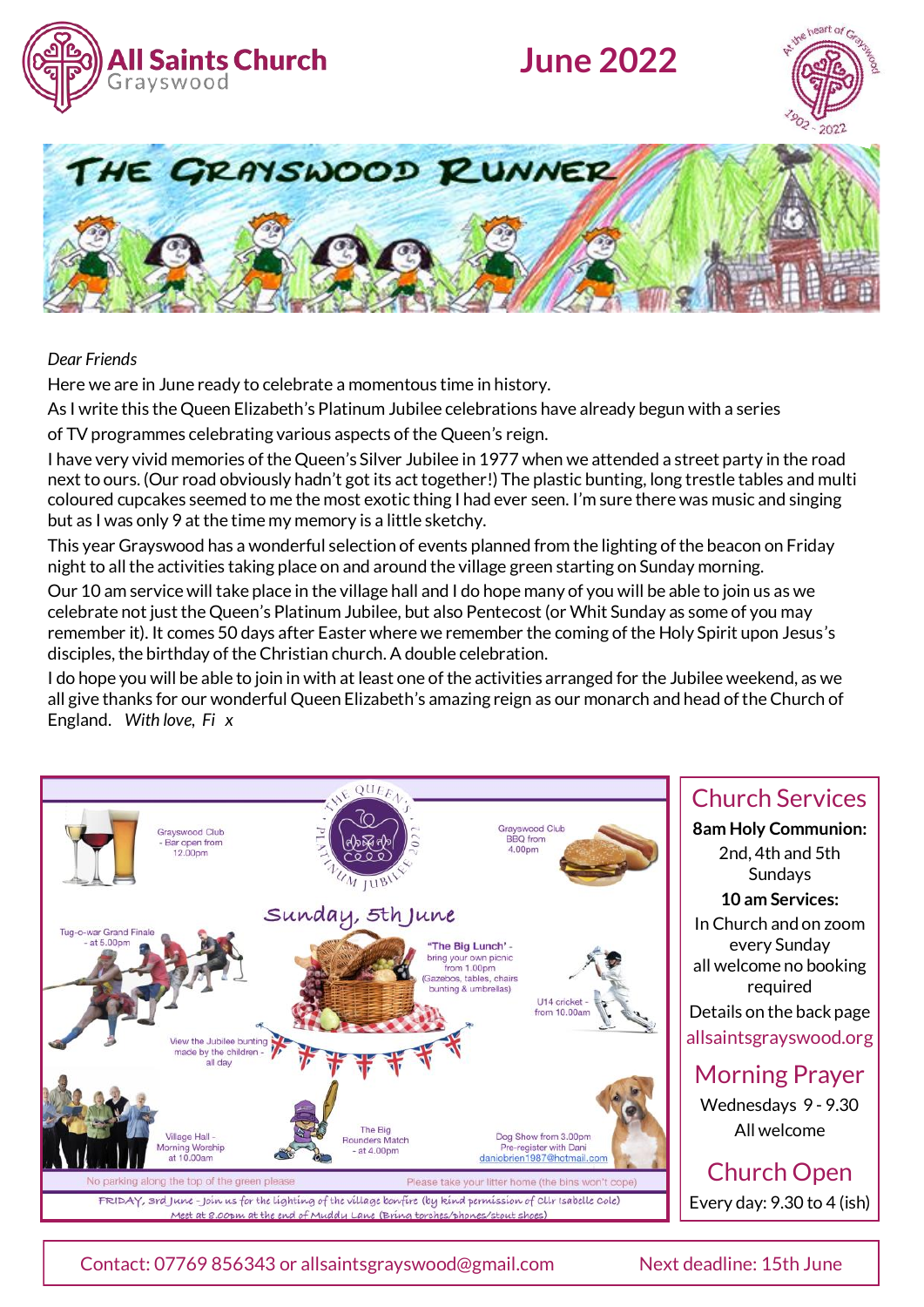# Haslemere Volunteer Awards

After a long covid-enforced absence, the Haslemere Volunteer Award Scheme has been revived. Those who have given great service to their community, often unnoticed, were honoured with a special volunteer award. Two deserving of such recognition are Angela Wheeler and Margaret Barlow.

Since retiring as a Maths teacher, Angela has spent much of her time putting others first, going above and beyond to support individuals in need, a bereaved young family, take parishioners to hospital appointments and set up a lunch club for women on their own. Angela has been instrumental in revitalising Grayswood Village Club, getting a new younger committee in place and volunteering her services behind the bar on regular occasions, as well as organising and publicising many of their social events and acting as bookings secretary. Some years ago, Angela instigated a Speedwatch scheme here on the A286 Grayswood Road, in conjunction with Surrey Police, which is still operating regularly with a team of volunteers, whom she trains and manages, keeping us all safer. She is involved on the PCC of All Saints as Deanery Synod Representative and of course manages the all-important team of volunteers who serve refreshments after the services. Rev Fi Gwynn commented that Angela "is the epitome of someone who is always putting others before herself and a deserving recipient of the award."

Margaret Barlow, alongside her late husband John, was instrumental in launching Imbhams Farm Granary, opening it up to the community with educational visits, to ensure children gained a better understanding of country life. Margaret, a retired teacher is now extending her work further, not just encouraging school pupils to visit for the day to enjoy creative and practical farm practices but to stay for longer visits. Children, mostly eligible for free school meals, enjoy day camps at the farm throughout the Easter holidays and will now be able to camp in bell tents on the farm and learn about conservation and show children what they can achieve. Margaret commented "Without intervention, children are more likely to sit indoors for most of the day with a television, a games console, an iPad or a phone or in many cases all of those things. Beleaguered parents struggle and it makes for a dawn to dusk battle to occupy the children with other things. It simply isn't a battle that parents can win on their own."

Margaret is also a longstanding supporter of the Hunter Centre in Haslemere. From Carer Representative to Trustee, Margaret's support has been invaluable. Elaine Clements, Manager, commented " …..





Baby & Toddler Group Thursdays 9-11 During term time In the Village Hall £3 per family

# Grayswood Community Volunteers

If you know someone who needs assistance then please do let us know.

If you want to sign up to help, just follow the link from the home page [allsaintsgrayswood.org](https://allsaintsgrayswood.churchsuite.com/forms/2ljomydb)

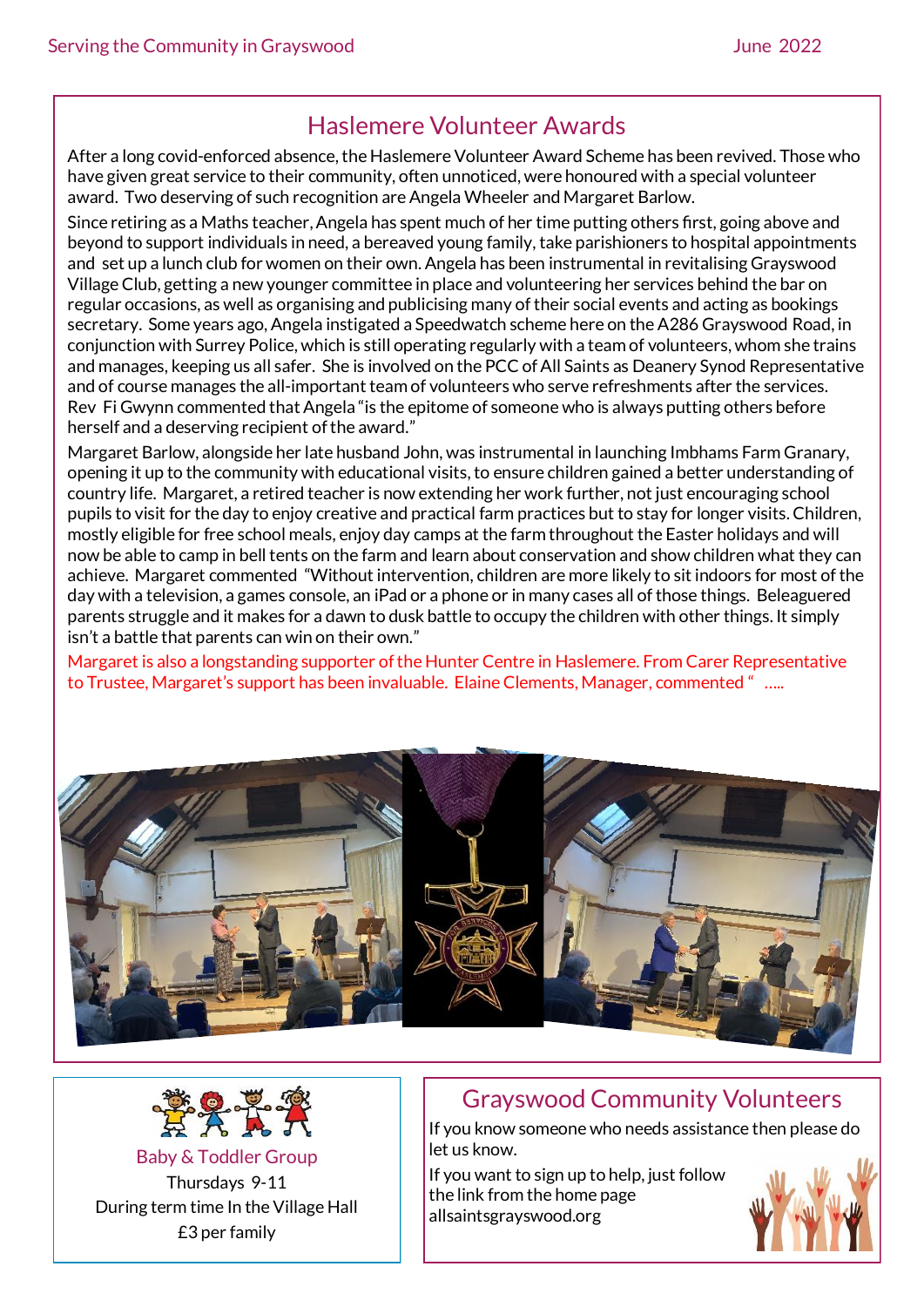

Tickets: Adults £15, u14 £8 Cash Bar, Dylans Ice Cream Optional Frankies Fish & Chips £8 Contact : pjlamb4@gmail.com | 01428 643798 Organised by The Friends of All Saints

# Grayswood Book Club

Good me, Bad me by Ali Land on Tues, 21st June May at 8 pm Contact Angela: awheeler100@gmail.com



# CHARITY OPEN **GARDEN**

**START ALL THE START** 

# WITH PLANT & CRAFT SALE

Saturday 11<sup>th</sup> June  $11am - 5pm$ 

**Refreshments, Soup and Cakes** 

**WYCK HOUSE HOLDFAST LANE GRAYSWOOD** GU27 2EU

Phyllis Tuckwell<sup>®</sup>

PARKINSON'S" PARKINSON S<br>CHANGE ATTITUDES.<br>FIND A CURE. Grayswood Club

Coffee and Chat

Drop in for tea/coffee and homemade cakes 15th June 10 am to 12 noon

Games Night

7.30-10.00, every Wednesday

## Quiz night

Thursday 30th June from 7:45pm Members only but it's easy to join : Call 07808 474147 and for other events please visit **www.grayswoodclub.co.uk**



## Support for Ukraine Refugees

Guildford Diocese is working with the charityCitizens UK to provide support for Ukrainian Refugees in

the Guildford area, and have a number of families needing homes. If you are interesting in either hosting a family or providing other forms of support please do visit the Diocese website where there is further information and guidance on how to get involved.

[https://www.cofeguildford.org.uk/i](https://www.cofeguildford.org.uk/i-am-resources/interested-in-supporting-ukraine)-am-resources/ interested-in-[supporting](https://www.cofeguildford.org.uk/i-am-resources/interested-in-supporting-ukraine)-ukraine



## **Join us for our June Meeting… BELLY DANCING WITH MARA HARDY**

**DATE:** Wednesday 8th June **TIME**: 7:45pm **WHERE**: Grayswood Village Hall

**We're really looking forward to welcoming Mara Hardy from Elstead Bellydance for a fun evening of beginner's belly dancing!**

**GUESTS WELCOME FOR A SMALL DONATION.**

#### **NEW WI MEMBERSHIPS AVAILABLE.**

Get in touch for more information or to join us!

#### **FOR MORE INFORMATION, CONTACT**:

**EMAIL:** grayswoodwi@gmail.com **WEBSITE:** grayswoodwi.wixsite.com/home **FACEBOOK:** @grayswoodwomensinstitute